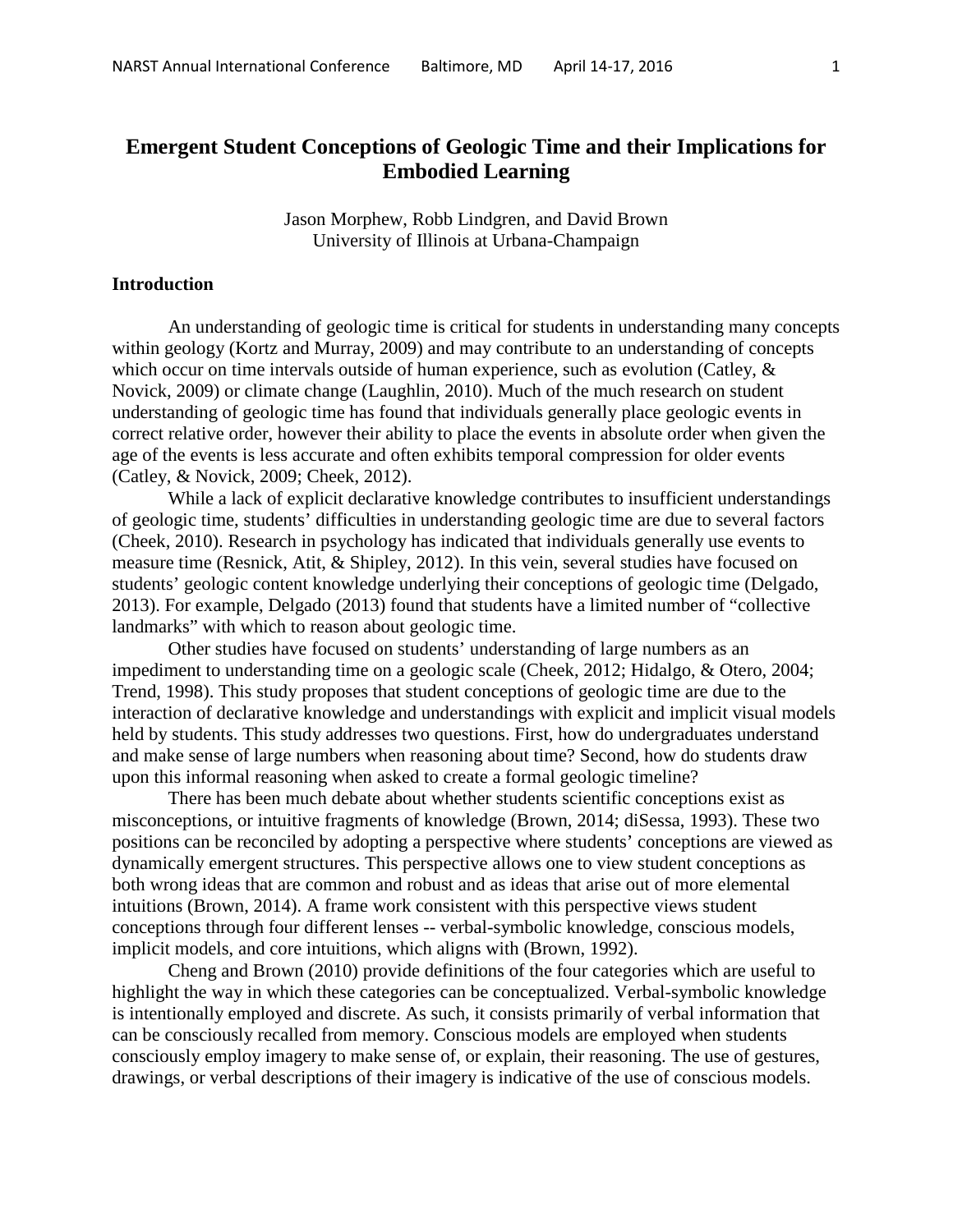Implicit models are assumptions that are not consciously employed, but are drawn from imagery that is context specific. Core intuitions are "gut-level intuitions" that cut across domains.

#### **Method**

## **Participants**

Thirteen undergraduate students enrolled in an Educational Psychology course at a large Midwestern University were interviewed for this preliminary qualitative study. The sample was non-representative (12 Female and 1 Male) and convenient. All participants were interviewed individually and given pseudonyms. Video recordings were transcribed to capture both verbal responses and gestures.

# **Interview Tasks and Procedure**

This study employed task-based interviews where participants were asked to create an accurate representation of geologic time. While this meant a timeline for many of the participants, the participants had the freedom to construct the timeline using representations they constructed themselves. This allowed participants to construct visual images that more accurately reflect their conceptions of geologic time. Before construction, students were presented with geologic and historical events (see Table 1) and asked to explain how they thought about the intervals of time.

Table 1: Events and approximate times used in timeline construction

| Event                              | Approx. Time        |
|------------------------------------|---------------------|
| Invention of the phone             | 100 years           |
| First Europeans to sail to America | $1,000$ years       |
| First use of fire                  | 1,000,000 years     |
| <b>Extinction of Dinosaurs</b>     | 65,000,000 years    |
| Dinosaurs Appeared                 | 230,000,000 years   |
| <b>First Life Appeared</b>         | 3,000,000,000 years |
| Formation of the Earth             | 5,000,000,000 years |

### **Results**

When the participants were asked to explain how they understood different units of time many referred to visual imagery, often placing themselves within their visualization or framing their answers in the context of human experience. Mandy was asked to explain how she understood how long 230 million years is as a time period. She indicated that, "people typically understand things when they are able to visualize it, perhaps either being able to draw it out or like a movie." In the visual imagery employed by many of the participants the ways in which the Earth was different from today was used to measure the amount of time which had passed. Amanda explicitly discussed her visualization for the time period between the first dinosaurs and the extinction of the dinosaurs by saying, "I'm thinking, way back in the past, but I don't like have a whole lot of knowledge supporting stuff that happened back there than like dinosaurs existed and then they didn't." In this statement we see that in Amanda's visual model of the Earth for this time period there are few, if any, differences. Similarly Kristie contrasted the time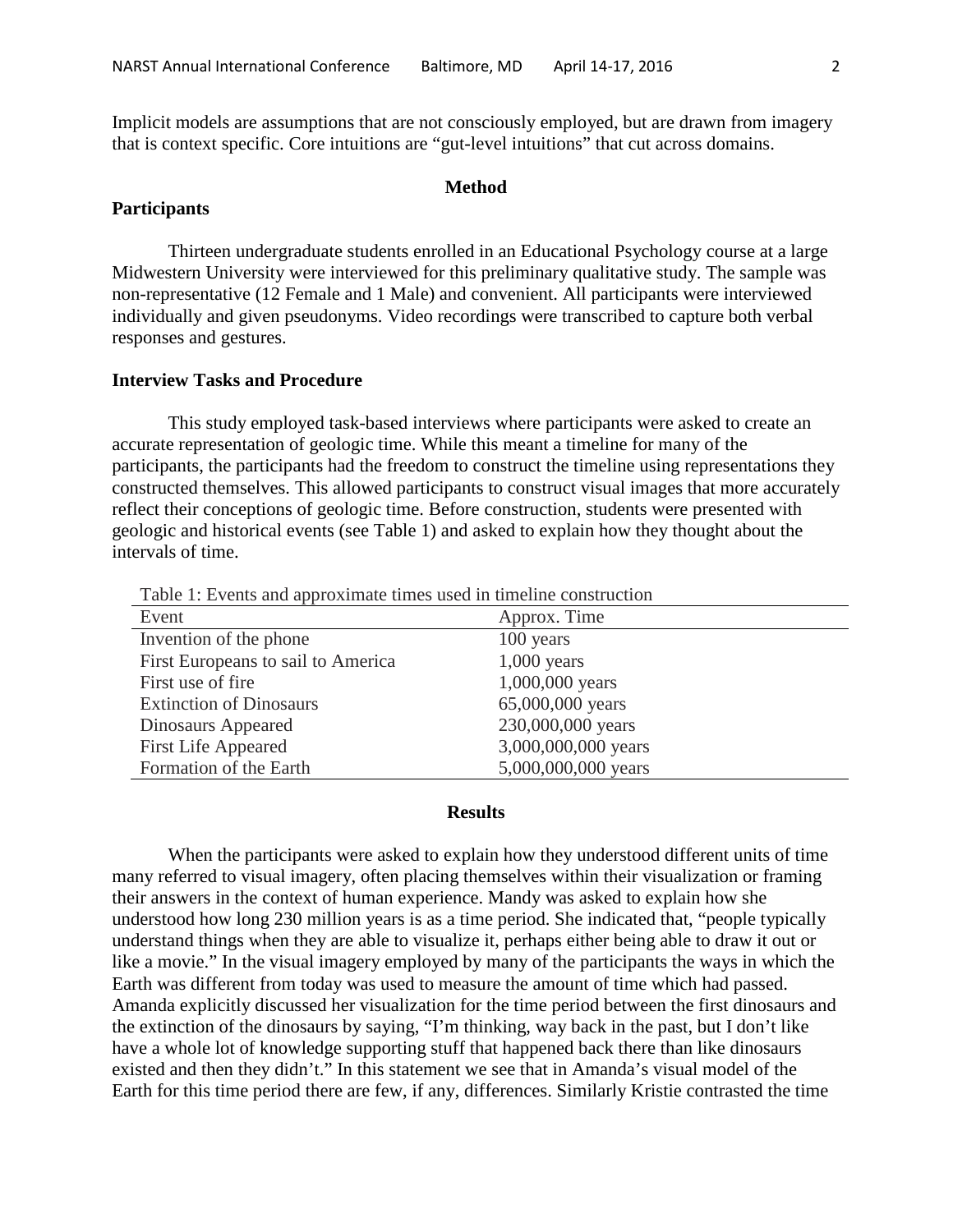between the first dinosaurs and the extinction of the dinosaurs by saying, "you can't really like conceptualize 65 million years. If it was sometime that we had in like recorded history, like with people, it would be easier. Because we could be like they didn't even have like technology, or this is what life was like."

In the imagery that 10 of the 13 individuals employed, much of their thinking was connected to human experience, specifically visual differences. Their use of imagery suggests that they employed an implicit model of placing themselves within the timeline. They imagined themselves located in time, at present, and peering from their location in time to different times to see how different they are from today. For example, Xia used her hands to demonstrate that one thousand years was larger than one hundred years. When asked how she determined what distance to hold her hands apart she indicated that it was "just like the feeling, cause 1000 years, I feel, is very far away from me, but 100 years I can still think about it. Like, its closer to me." This implicit placement of oneself within the timeline and located at the present day has consequences for how one reasons with time. If we visualize ourselves physically being located on a timeline, then the actual distances between objects which are located far away from our location are much larger than our perception of those distances. Imagine viewing two mountain peaks from a distance away. These peaks appear to be much closer together than the distance they really are from each other.

### **Verbal-Symbolic Knowledge about Large Numbers**

Several aspects of verbal-symbolic knowledge were employed by individuals when constructing a timeline. One aspect that was frequently drawn upon is the idea that leading digits are important when comparing numbers. This is useful when comparing numbers of the same order of magnitude, but can be misleading if the orders of magnitude are not compared as well. Deanna indicated that she used the "units to determine the order," but seemed to focus on the leading digits when placing the numbers in proportional relationship to each other. This led to a relatively disjointed time line where the numbers within the same "unit" were ordered somewhat proportionally according to a linear scale, but the spacing between units was not precisely determined. When placing the numbers 230 million, three billion, and five billion Deanna notes, "we went from million to billion so it has to be a big space, and then, like three to five, it's like nothing." Six of the 13 timelines exhibited a "disjointed" property which is consistent with not utilizing the magnitude as numerical information. Deanna's timeline (Fig. 1) has large gaps that mark the transition between "units" and smaller spaces for differences between the leading digits. In explaining her process Deanna indicated that she focused on the leading digits consistently across the timeline. She noted that the space between 65 million years and one million years is about the same size as the space between today and one hundred years ago because, "Sixty-five is about the same as one hundred."



Figure 1: Deanna's Timeline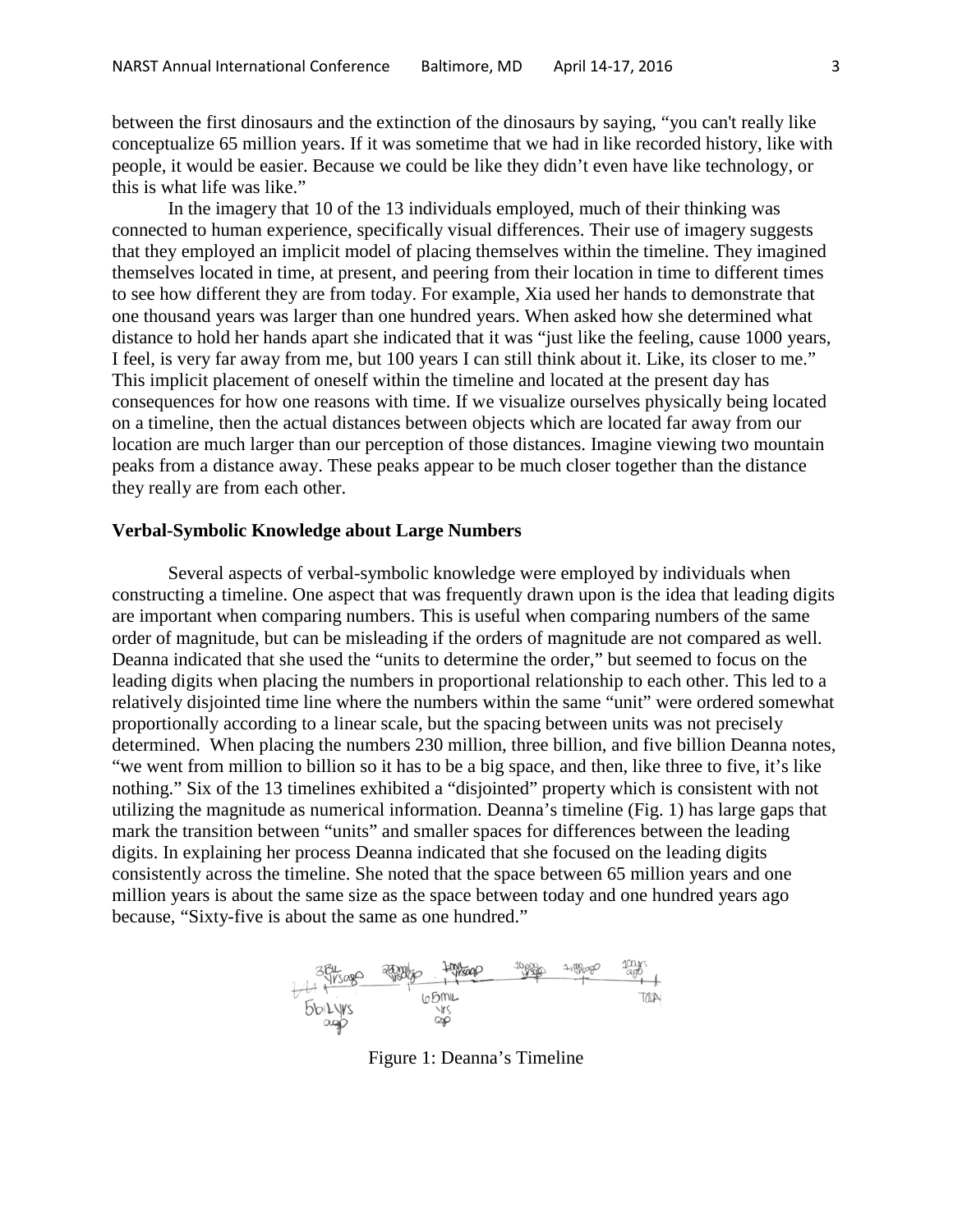# **Does Context Matter?**

The context of time seemed to inhibit the ability of many of the students to transfer their mathematical understandings to the context of reasoning about large periods of time or creating a geologic time line. Many of the students indicated their experience with large numbers in mathematics classes, but were uncertain about applying their knowledge. Carrie expressed her uncertainty about how applicable her mathematical experiences were to the context of time when asked how she made sense of one thousand years.

*Carrie:* I'm picturing like in elementary school like they first started teaching you about counting there was like little bars {pause} yeah like little bars, they had like little lines [gesturing as if manipulating unifix cubes]. That's how I'm picturing it. But I am feeling like that would be really tedious and a lot of work. And it wouldn't be relevant to, to, 1000 years because I am showing like a figure as opposed to time. Because it's like a lot different.

While Carrie did not provide an explanation of how they were different, Deanna talked explicitly about the difference between her visualization of time and objects. When she was asked how she made sense of five billion years, she explained that when she thinks about five billion years she thinks about "how different the world was then compared to now" and how many changes have occurred. "But if I think about an object, like a pen or something, then I would picture how many times it would circle the Earth. Or 5 billion dollars… I'm thinking someone in the penthouse, sitting on their money. Physically I would think about like, stacks of it."

The difference in her implicit model can be thought of as the position she takes when conceptualizing the same large number in different contexts. When she reasons about large numbers in the context of time she places herself inside time as if she was on the timeline. She views changes in time as changes in the perceptual experience that she would have at different times. However, when she is reasoning about objects she visualizes herself looking at the objects. Here she places herself outside of the objects and uses comparative distances or sizes when she thinks about numbers of objects. Before she was asked to draw the timeline Deanna is asked to compare large numbers of grains of sand since she indicated that she viewed objects differently than time. Using gestures Deanna placed three billion approximately halfway between five billion and zero. She further indicates the 200 million would be less than one-fourth that of three billion. In comparing the same numbers in two different contexts, Deanna arrives at two different number lines. In the context of time she conceives of five billion and three billion as essentially the same amount. However in the context of comparing objects, her gesturing indicate that three billion is just over half of five billion. By implicitly placing herself externally to the objects she is able to visualize the difference between these numbers more accurately, than when she visualizes time.

An interesting interaction between visual models and verbal-symbolic knowledge of proportion, was found in two of the participants. In her interview Amanda describes how she views a fixed period of time differently depending on how recent this time period occurred relative to today.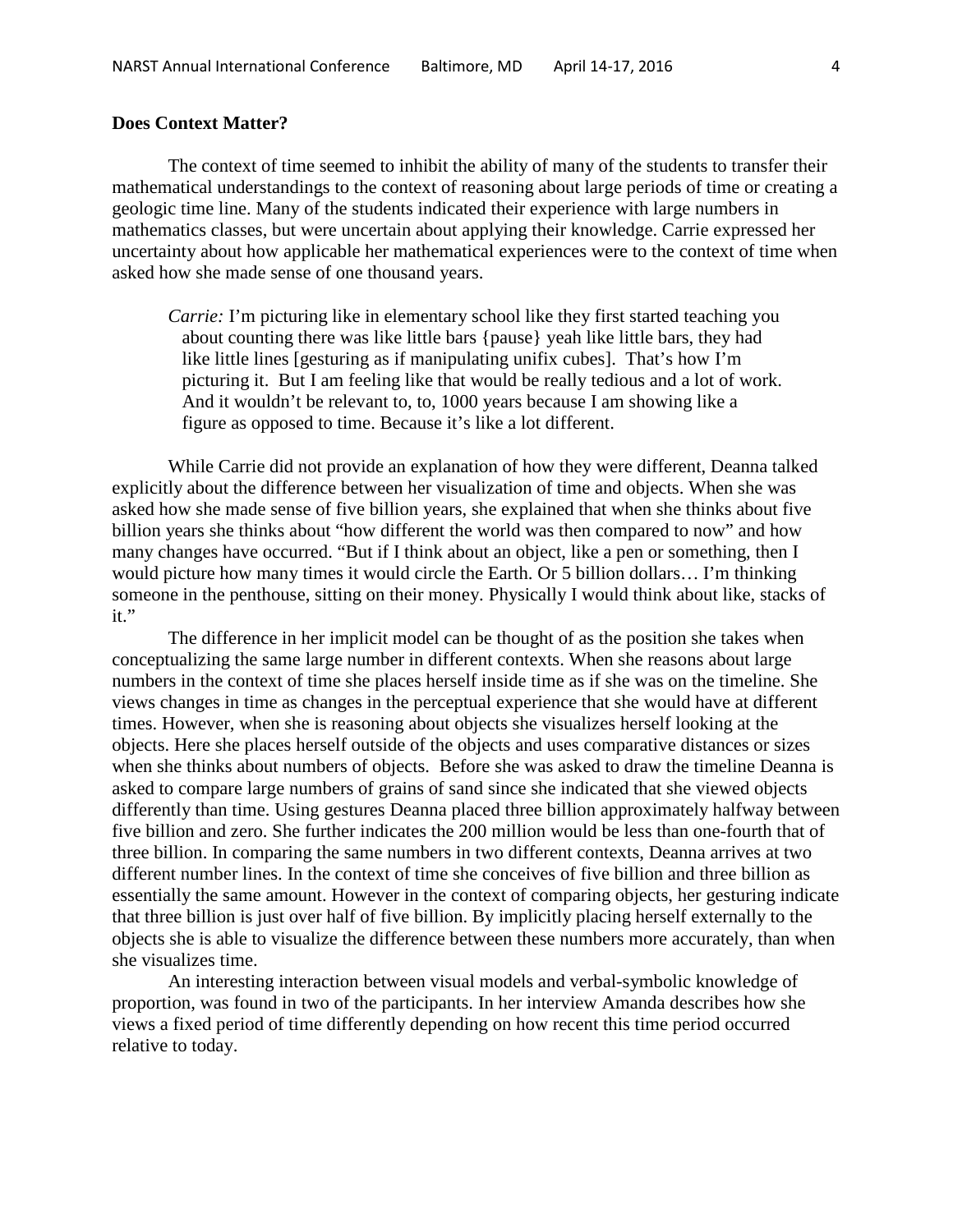*Amanda*: If you said the hundred years between today and a hundred years ago that would almost appear larger to me, than if you said between like 1600 and 1700, even though it's the same amount of time, because I have less life experience, less education of that time period, just all those things it seems like it might be less.

In this comment we observe the interaction between Amanda's implicit model of placing herself on the timeline and her conscious model that the number of events that one can recall is indicative of the amount of time that has passed. Again, Amanda discusses her understanding of numbers as consistent in size when she mentions that the two time intervals are the same amount of time. Her visual model, however, is inconsistent with this knowledge. In her informal reasoning about geologic time the visual model seems to contribute more to her reasoning than her verbal-symbolic knowledge.

## **Conclusion**

Resnick, Atit, and Shipley (2012) discuss how science conceives of time as "single metric" used to measure events. The implicit framing is that of time being external to the human experience which is different than how humans generally conceive of time as a series of events. In this study, participants used both visual differences and the number of events they could recall to measure time. While the number of events that occur is related to the extent of the visual difference between the two time periods, the level of processing is different. The former strategy is at a verbal-symbolic level, while the later strategy is at a more intuitive level.

This suggests that in addition to emphasizing the hierarchical relationships between geological events as Resnick, Atit, and Shipley (2012) recommend, rich descriptive description of the environment, biota, and geology of the different geologic times should be presented to students with an emphasis on similarities and differences to other time periods. Similarly the use of temporal benchmarks (Schwartz 2009), or landmarks (Delgado, 2013) seem to be productive ways in building richer visual models of geologic time. In addition, methods which promote the coordination of visual models in which the individual views time externally and internally may be warranted. The use of embodied experiences appears promising for coordinating visual models. In one example, Hester (2008) found that having students walk a geologic timeline while listening to descriptions of the events was useful in developing richer understandings of geologic time. Finally students may need additional instruction on comparing numbers of differing magnitudes. One promising avenue of future research concerns embodied technologies, which present opportunities for students to construct productive conceptual models. This is especially true for context that involve both large and small numbers (e.g. Nanoseconds in computing to billions of years in geologic time) which are difficult or impossible to experience in reality. Future research should investigate the types of conceptual change and transfer across these and other crosscutting concepts using embodied computerized simulations.